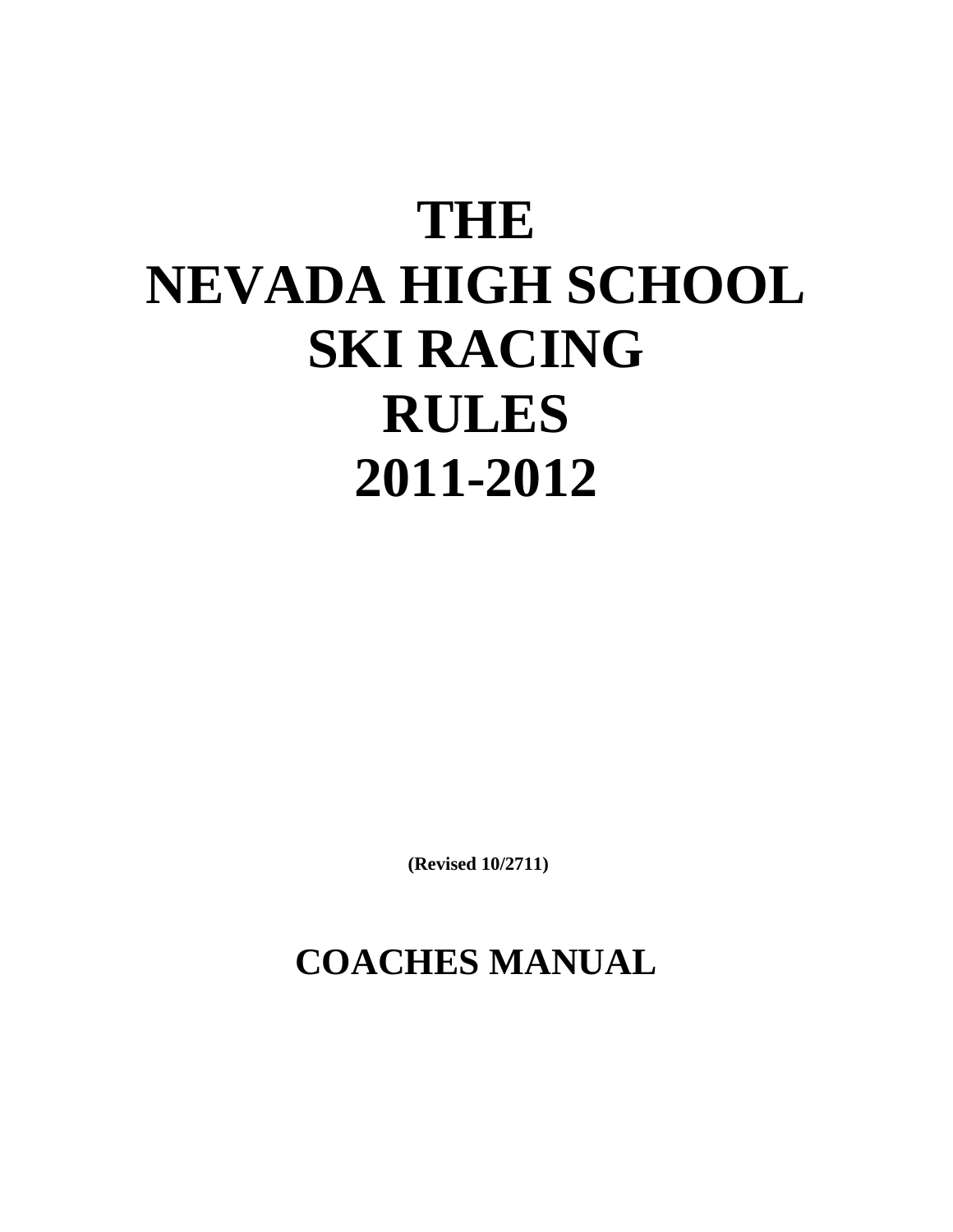### **GENERAL RACE RULES I N D E X**

#### **100 ORGANIZATION AND GENERAL RACE RULES**

| 100.1 | <b>LEAGUE STRUCTURE</b>      |  |
|-------|------------------------------|--|
| 100.2 | <b>RACE DIRECTOR</b>         |  |
| 100.3 | <b>JURY</b>                  |  |
| 100.4 | <b>COURSE SETTER</b>         |  |
| 100.5 | <b>FORERUNNERS</b>           |  |
| 100.6 | <b>CHIEF OF CALCULATIONS</b> |  |

#### **110 RACE CANCELLATION**

 $\overline{a}$ 

| 110.1 | THER<br>'EAT<br>w                        | . . |
|-------|------------------------------------------|-----|
| 10.2  | <b>CONDITIONS</b><br>$\mathbf{W}$<br>:NO | . . |

#### **120 COURSE CRITERIA**

| 120.  | <b>TYPE OF COURSES</b>   |  |
|-------|--------------------------|--|
|       | <b>TYPE OF GATES</b>     |  |
| 120.3 | <b>GATE COMBINATIONS</b> |  |
| 120.4 | <b>COURSE INSPECTION</b> |  |

#### **200 START, FINISH, TIMING AND CALCULATIONS**

| 200.1 | <b>COMMUNICATIONS</b>      |   |
|-------|----------------------------|---|
| 200.2 | <b>TIMING EQUIPMENT</b>    |   |
| 200.3 | START AND FINISH OFFICIALS |   |
| 200.4 | THE START                  | − |
| 200.5 | THE FINISH                 | Ω |
| 200.6 | <b>CALCULATIONS</b>        |   |
| 200.7 | <b>RESULTS</b>             |   |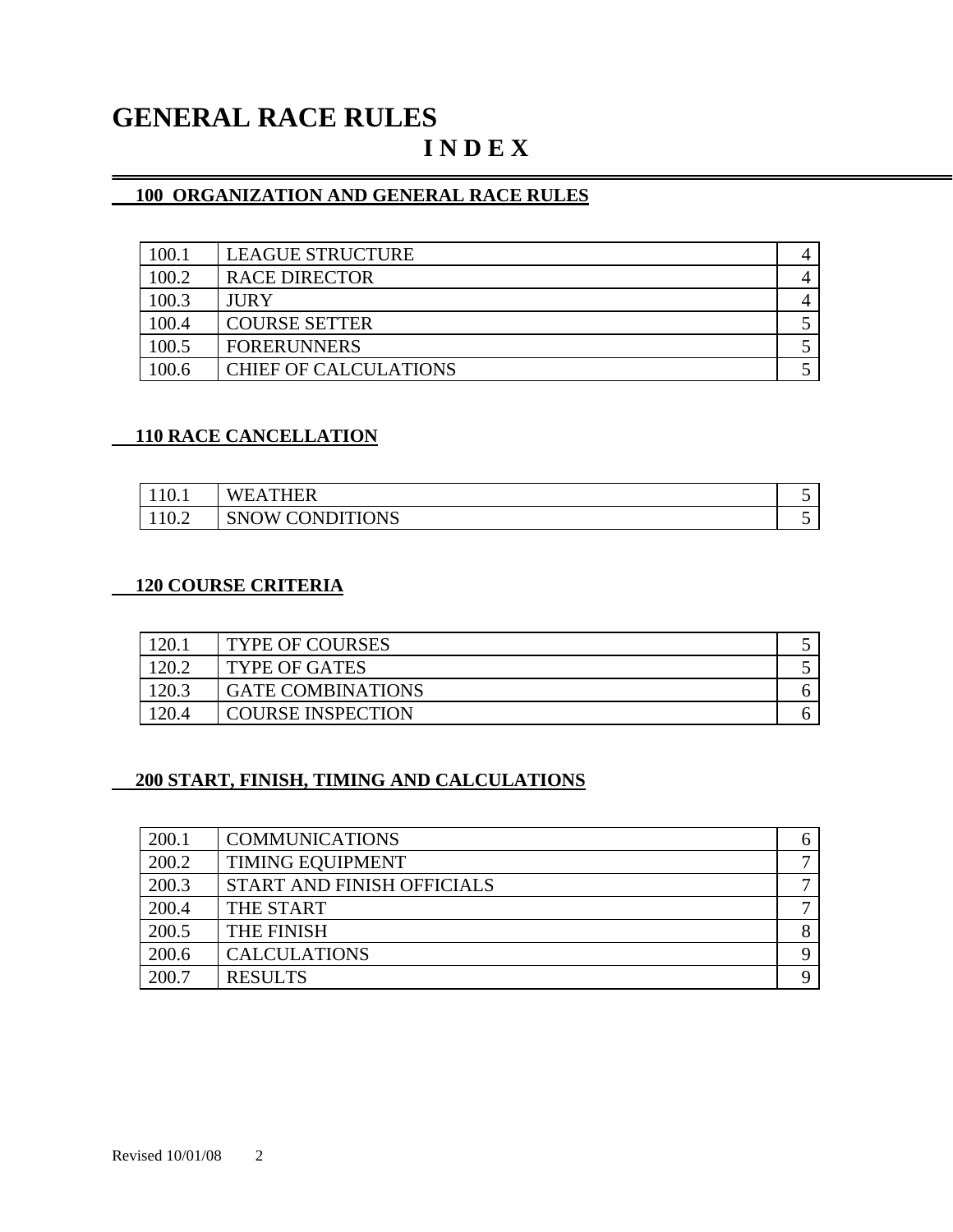#### **201 START ORDER**

| 201.1 | <b>START ORDER</b> |  |
|-------|--------------------|--|

#### **202 RE-RUNS**

| 202.1 | <b>PREREQUISITES</b>            |  |
|-------|---------------------------------|--|
| 202.2 | <b>GROUNDS FOR INTERFERENCE</b> |  |
| 202.3 | VALIDITY OF A RE-RUN            |  |

#### **203 DISQUALIFICATION**

| 203.1  | <b>PROFANITY</b>                  | 11 |
|--------|-----------------------------------|----|
| 203.2  | <b>ILLEGAL PRESENCE</b>           | 11 |
| 203.3  | <b>COURSE INSPECTION</b>          | 11 |
| 203.4  | FREE SKIING OR SHADOWING A COURSE | 11 |
| 203.5  | <b>LOSS OF SKI</b>                | 11 |
| 203.6  | <b>MISSING A GATE</b>             | 11 |
| 203.7  | <b>SAFETY</b>                     | 12 |
| 203.8  | <b>OUTSIDE HELP</b>               | 12 |
| 203.9  | <b>FINISH AREA</b>                | 12 |
| 203.10 | <b>EYE PROTECTION</b>             | 12 |
| 203.11 | <b>ALCOHOL</b>                    | 12 |
| 203.12 | <b>TOBACCO</b>                    | 12 |
| 203.13 | <b>HEAD PROTECTION</b>            | 12 |

#### **204 PROTESTS**

| 204.1 | <b>TYPES OF PROTESTS</b>       |  |
|-------|--------------------------------|--|
| 204.2 | PLACE OF SUBMITTAL             |  |
| 204.5 | <b>SETTLEMENTS OF PROTESTS</b> |  |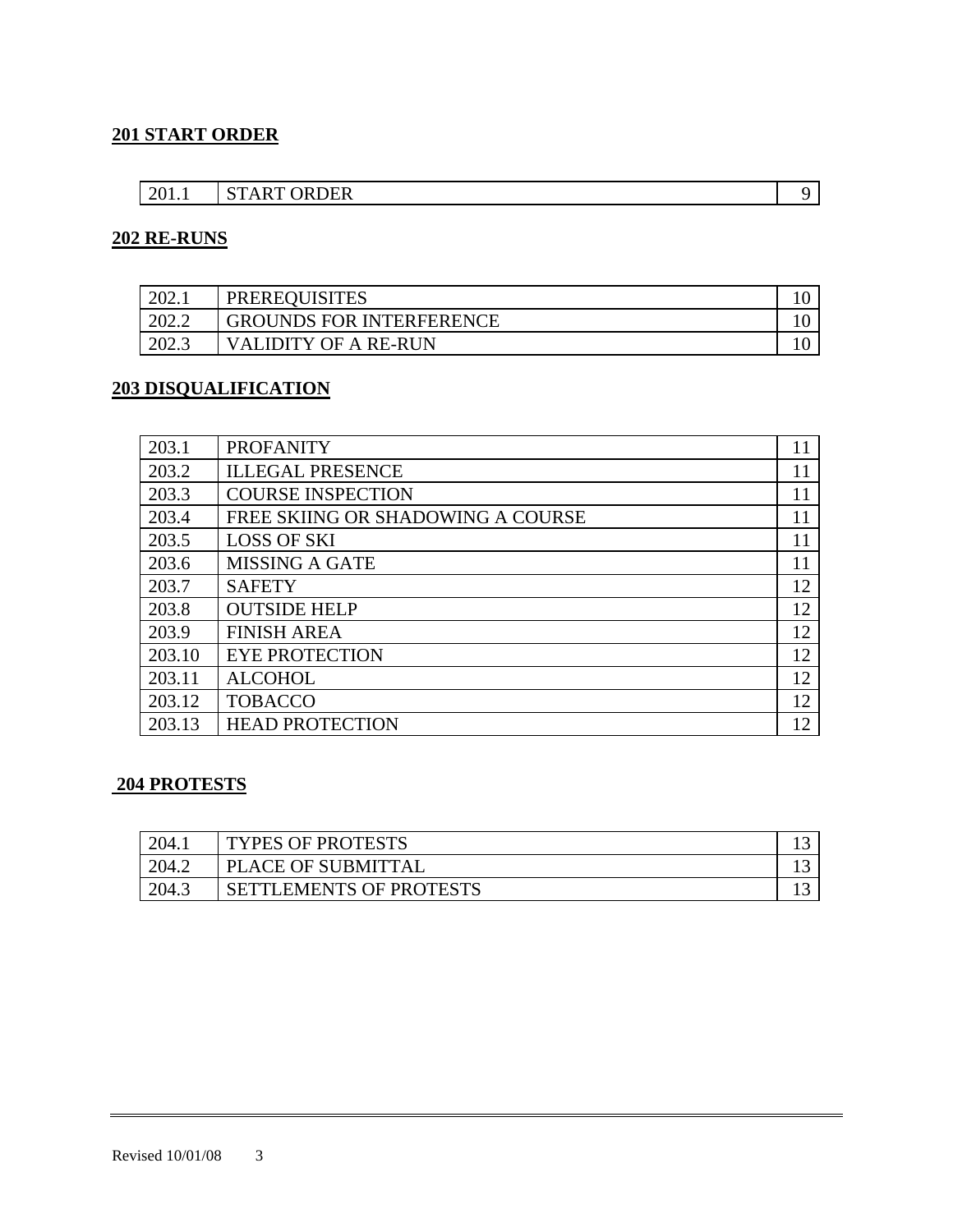#### **100 ORGANIZATION AND GENERAL RACE RULES**

#### **100.1 LEAGUE STRUCTURE**

a. The Nevada State High School Ski Racing Program is now 1 League called the Sierra Nevada League.

b. The Sierra Nevada League consists of the following 13 schools: Damonte Ranch Reno Galena ROP Hug Sage Ridge Manogue Spanish Springs McQueen Sparks North Valleys Wooster Reed

c. All 13 schools will compete against each other in each of the 6 league races. Each school may race a maximum of eight (8) boys and eight (8) girls in each of the 6 league races. The top four (4) schools will move on to the Nevada State Ski Racing Championship Races. The determination of these teams will be based on the sum total of their team scores for each of the 6 races. The four (4) schools that have the lowest point totals for the season will qualify.

d. Twenty (20) individual boys and (20) individual girls from non-qualifying teams will also earn the right to compete in the Nevada State Ski Racing Championships. The determination of these individuals will be based on the sum total of their individual scores for five (5) of six (6) races.

e. If a racer does not finish a race (DNF) or does not participate in a race (DNS), a point total will be assigned to that racer for that race equal to the maximum points (Total number of racers participating in the race).

#### **100.2 RACE DIRECTOR**

a. The Race Director is the Washoe County School District Commissioner of High School Skiing.

#### **100.3 JURY**

a. The Jury will consist of a head coach from each school and the chief of race. The Race Director and Course Setter will be included on the jury for State finals.

b. The Jury has total jurisdiction of all races and they alone will determine when a race must be canceled or rescheduled.

Revised 10/01/08 4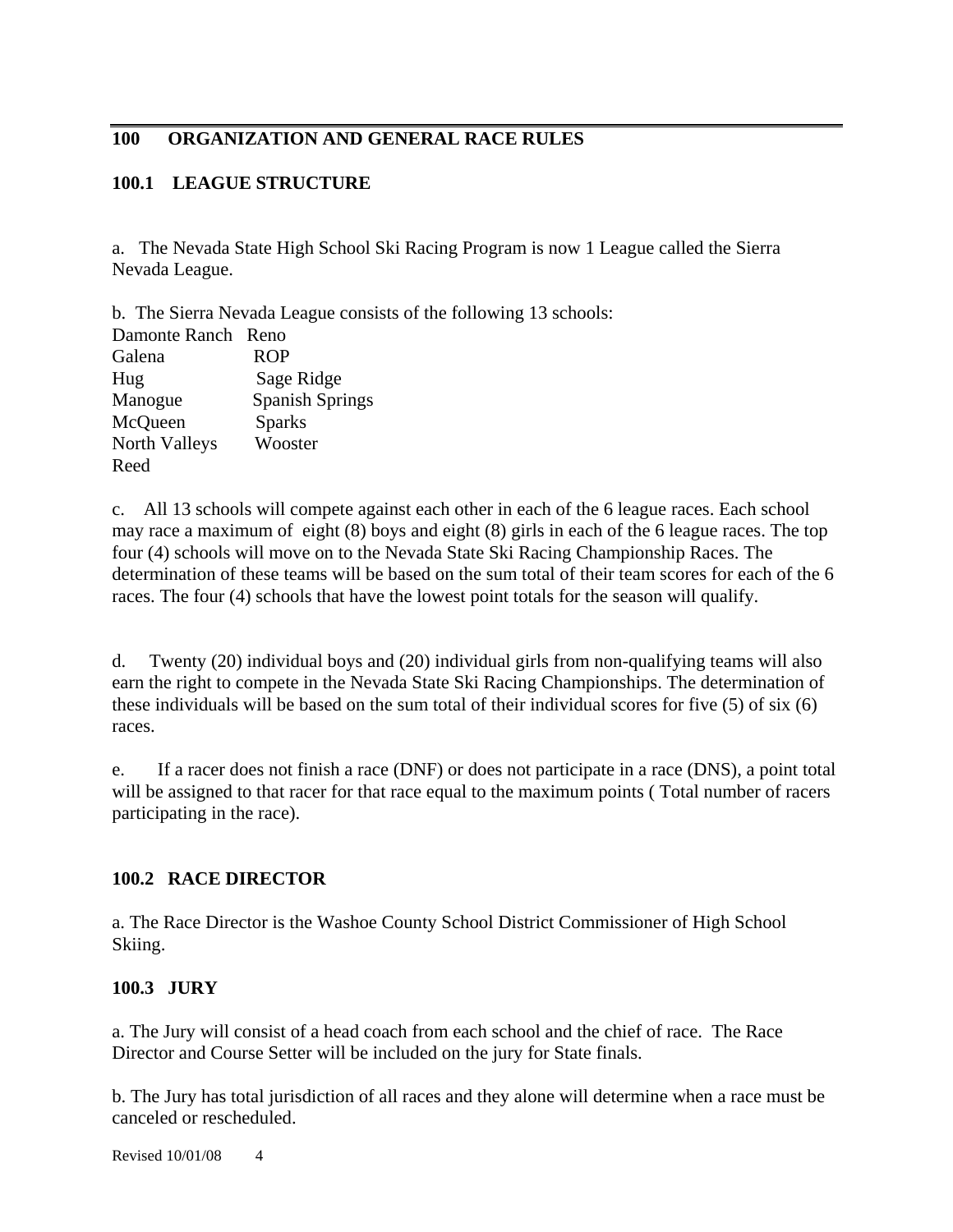#### **100.4 COURSE SETTER**

a. Mt. Rose Race Support Staff will be the course setters for all league races and the State Championship Races.

#### **100.5 FORERUNNERS**

A. There should be at least two forerunners for WEEKLY races and there should be at least three forerunners for the STATE races. There will be a maximum of four forerunners at any event.

#### **100.6 CHIEF OF CALCULATIONS**

a. Mt.Rose Race staff will supply results for League and State Races .

#### **110 RACE CANCELLATION**

#### **110.1 WEATHER**

a. The Jury can decide at anytime that the weather is (or has become) unsafe to proceed. The race will either be stopped and delayed or canceled and run at another time; we will strive for 100% of the racers to complete their runs.

b. The Jury can decide that a race is complete after 1 run if weather conditions become unsafe to start run 2.

#### **110.2 SNOW CONDITIONS**

a. The Jury can decide at anytime that the course and/or snow conditions are (or have become) unsafe to proceed. The race will either be stopped and delayed or canceled and run at another time: we will strive for 100% of the racers to complete their runs.

#### **120 COURSE CRITERIA**

#### **120.1 TYPES OF COURSES**

a. See Schedule.

#### **120.2 TYPES OF GATES**

a. Self-Dressing gates may be used on the course.

b. Self-dressing gates should be used in slalom.

Revised 10/01/08 5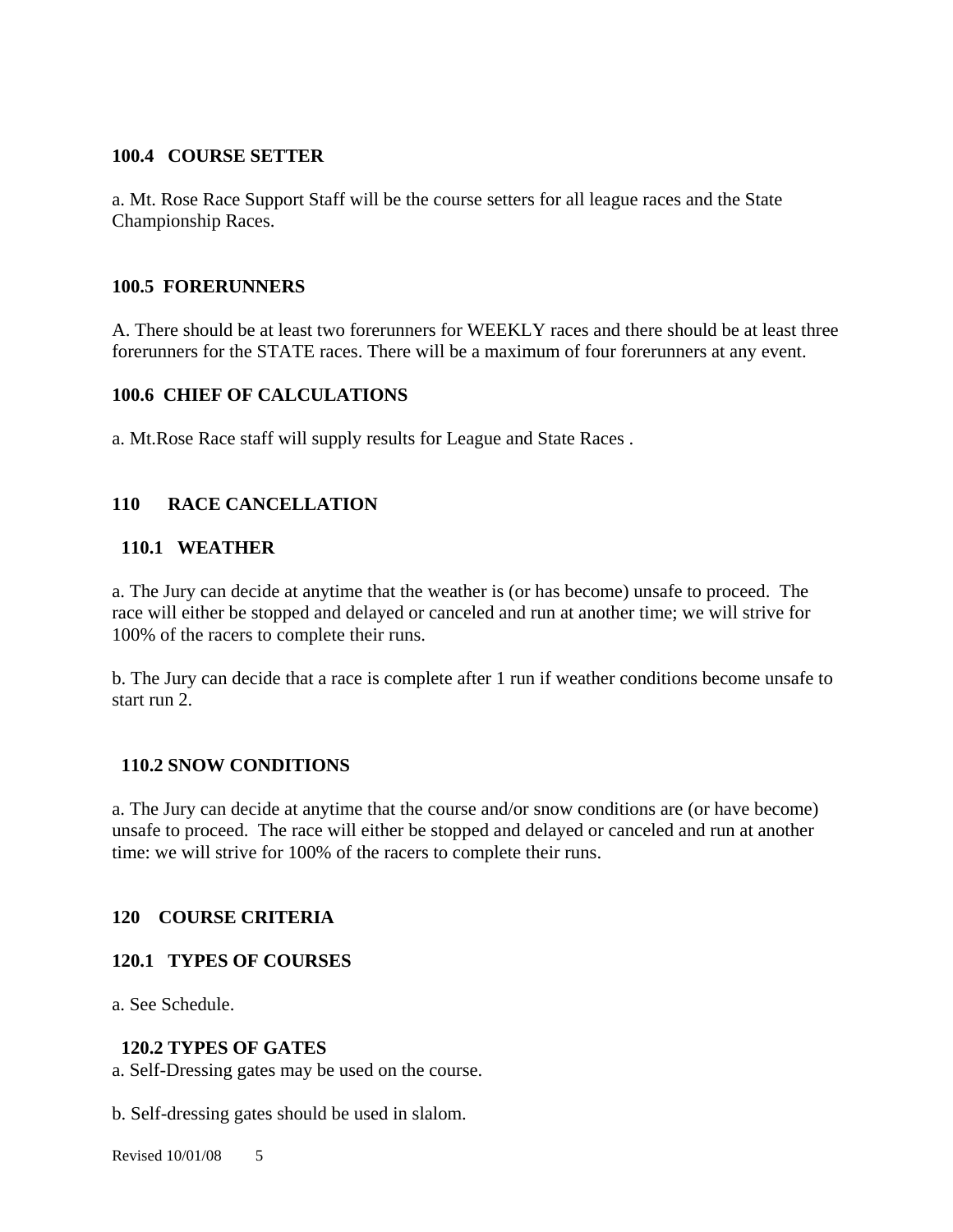c. Two self-dressing poles should be used in giant slalom.

d. The gates will consist of alternating red and blue single gates except for hairpin combinations and four gate flushes.

e. Since only one pole is used in slalom, the race line will be assumed as if there were two poles as a gate.

#### **120.3 COURSES**

- a. Slalom courses will be set so that the distance between successive gates ( vertical) will be no less than 11 meters and no more that 13 meters (6.5 to 7.5 ski lengths assuming a 170 cm ski). The swing ( horizontal) will be no less than 1.5 ski lengths and no more than 2 ski lengths (170 cm ski) between successive gates. Each course must contain 2 to 4 combinations.
- b. Giant Slalom courses will be set so that the distance between successive gates (vertical) will be no less than 26 meters (15 ski lengths /170 cm. ski) and no more than 30 meters (17.5 ski lengths/170 cm. ski). The swing and vertical distance should be consistant with the pitch of the hill allowing for a rhythmic flow from top to bottom.

#### **120.4 COURSE INSPECTION**

- a. Competitors are not allowed to free ski in race course area unless instructed to do so by a coach: race course area is defined by ribbons or ropes.
- b. Competitors may inspect course by ascent or descent. (Skis must always be kept perpendicular to fall line while in race course area.)
- c. Competitors may slip in the race line of the course only when authorized to do so by a coach at the start or the starting official. Otherwise, inspection must be made from outside race line of skiing in the course.

#### **200 START, FINISH, TIMING AND CALCULATIONS**

#### **200.1 COMMUNICATIONS**

- a. **Jury Members:** All Jury Members must have a radio.
- b. **Weekly Competition:** All coaches must have a radio. Channel 1 should be used for communicating with all coaches.
- c. **State Competition:** There must be a radio between the start and finish, between the start and the chief of calculations, and the finish and the chief of calculations.

#### **200.2 TIMING EQUIPMENT**

a. **Weekly Competition:** Electronic timing will be the standard for all weekly competition. Electronic timing may be used as long as it does not interfere with other races. Hand timers may be used as a back up.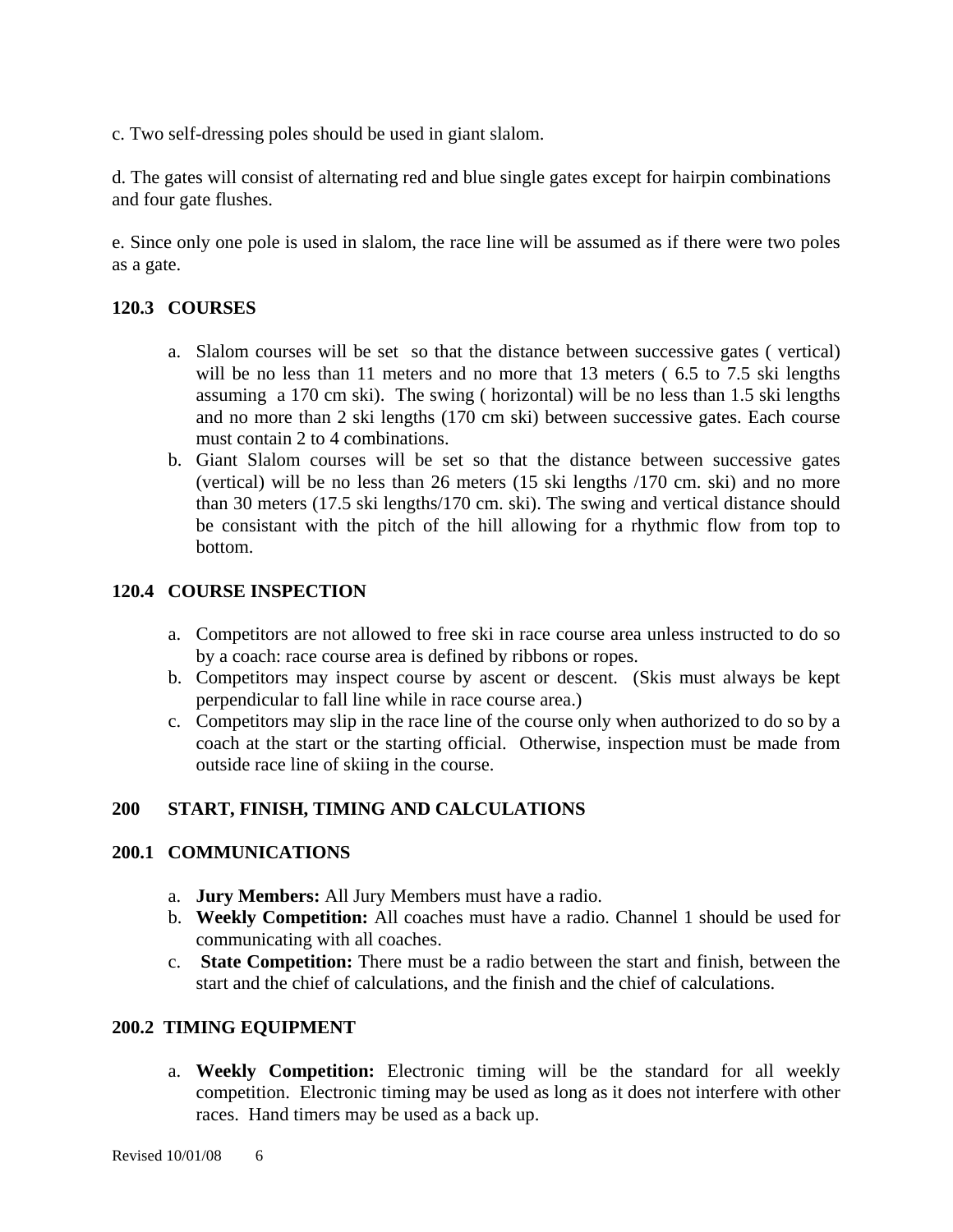#### **b. State Competition:**

- 1. Electronic timing will be the standard for the State competition. Electronic timing will allow measurement of the times to  $1/100<sup>th</sup>$  of a second. Even if the electronic timing can provide  $1/1000<sup>th</sup>$  of a second timing, it will not be used in the event of competitors being tied in the same  $1/100<sup>th</sup>$  of a second..
- 2. The electronic sensing unit at the finish will be placed at such a height that a competitor will cut the beam as he/she passes the finish line with the lower half of hi/her leg, between the ankle and the knee.
- 3. Hand timing must be totally separate and independent of the electronic timing. If and when the electronic timing temporarily/permanently fails, the times recorded by hand timing shall be accepted: to these times shall be added a time drift equivalent to the average difference between the times recorded by electronic timing and hand timing.

#### **200.3 START AND FINISH OFFICIALS**

#### **a. Mount Rose race staff will handle start and finish responsibilities.**

#### **200.4 THE START**

#### **a. Start Procedure**

- 1. No official or attendant who could possibly give an advantage to or disturb the starting competitor may be behind him/her. All outside help is forbidden.
- 2. By order of the starter, the competitor must plant his poles in front of the start line, or where indicated.
- 3. The starter must not help or assist the competitor to accelerate their start.
- 4. Pushing off from the start posts or other aids is forbidden and the competitor may start only with the help of his/her ski poles.

#### **b. Start Signals**

- 1. The starter will give each competitor a "Racer in the gate!" to alert the racer to get ready to go. Then the starter will say "Ready" which tells the competitor he/she may leave the start line at any time. When the competitor's first boot passes the start line, the starter will say "Go!"
- 2. The racer should start within five (5) seconds of the "Ready" to avoid confusion.

#### **c. Delayed Start**

1. All competitors must be in the starting gate when it is their turn to race. Failure to do so will result in the racer running after the last scheduled competitor has run.

#### **200.5 THE FINISH**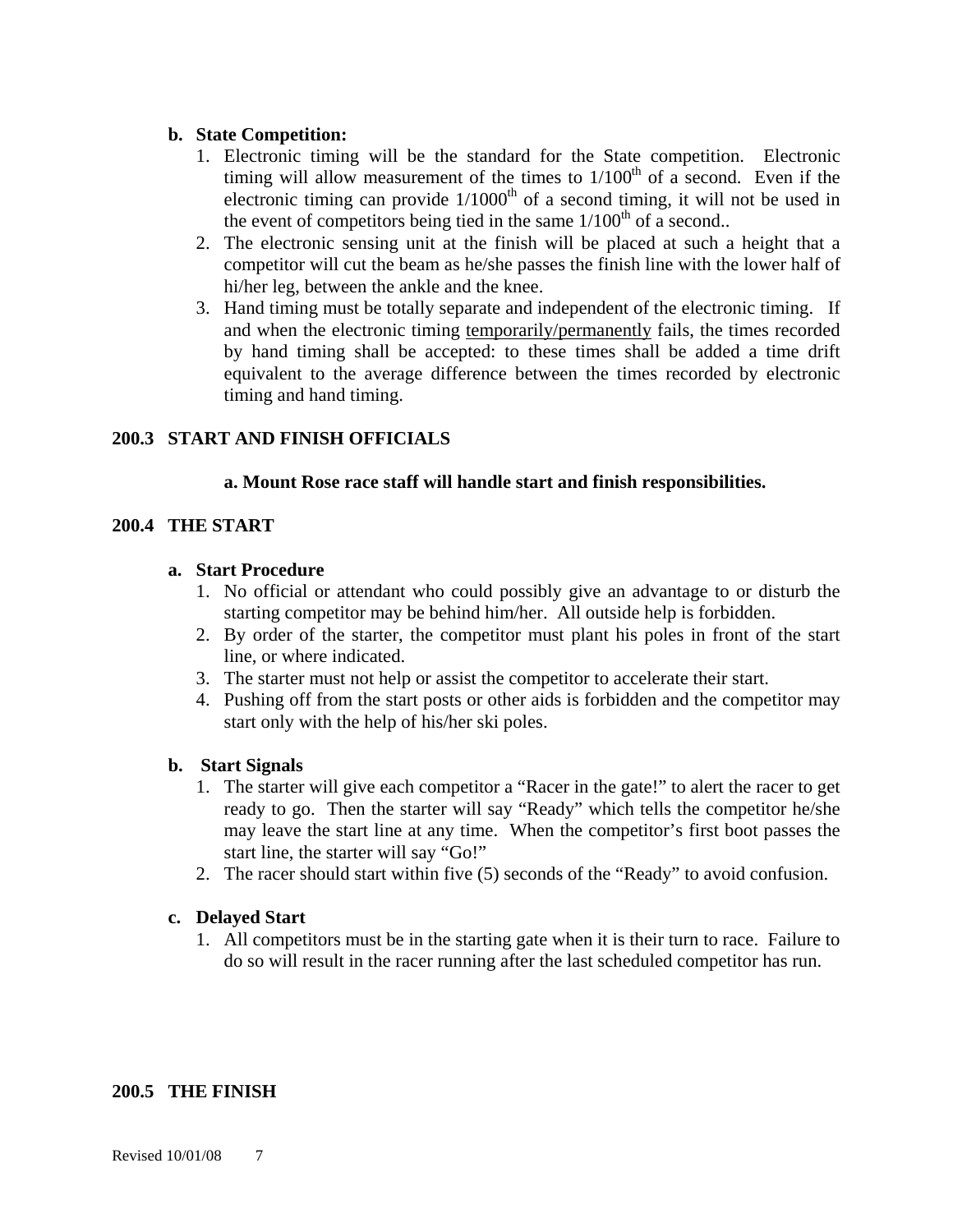#### **a. The Finish Area**

- 1. The finish area must be plainly visible to the competitor approaching the finish. It must be wide, with a gently sloped smooth outrun. It must be especially well prepared and smoothly packed to make stopping easy.
- 2. In setting the course, the last gates should direct the competitor to the middle of the finish line.

#### **b. State Competition**

1. The finish area is to be completely fenced in. Barricades shall be placed so that competitors are not injured by colliding with them. Any unauthorized entry must be prevented.

#### **c. The Finish Line**

1. The finish line is marked by two posts, which should be no less than 10 feet wide.

#### **d. Determination of Finish**

- 1. The finish line must be crossed either on both skis, one ski, or, in case of a fall in the immediate finish area, with both feet. In this case, the time counts when any part of the body or equipment stops the time keeping.
- 2. Loss of a ski more than 3 gates from the finish will be considered a disqualification (DNF).

#### **e. Timing of Finish**

- 1. With ELECTRONIC timing, the time is taken when a competitor crosses the line between the finish posts with any part of the body or equipment, and so breaks contact.
- 2. The time can therefore be taken for a fall at the finish before both feet have crossed the finish line. For this time to be valid, the competitor must immediately cross the finish line with both feet.
- 3. With HAND timing, the time is taken when the competitor's foot crosses the line.

#### **f. Failure of Electronic Timing**

- 1. When the electronic timing TEMPORARILY fails, the times recorded by hand timing shall be accepted, and to these times shall be added or subtracted a time drift equivalent to the average difference between the times recorded by electric timing and by hand.
- 2. In event the electronic timing systems fails, the Chief of Calculations shall calculate the drift between the electronic timing results and the hand held timing results for the three racers prior to the failure plus three racers after the electronic system is restored/running. In event the electronic timing system cannot be restored/running, the Chief of Calculations will calculate the drift of the six racers prior to the failure
- 3. When the electronic timing COMPLETELY fails, the times taken by hand throughout the entire race shall be valid.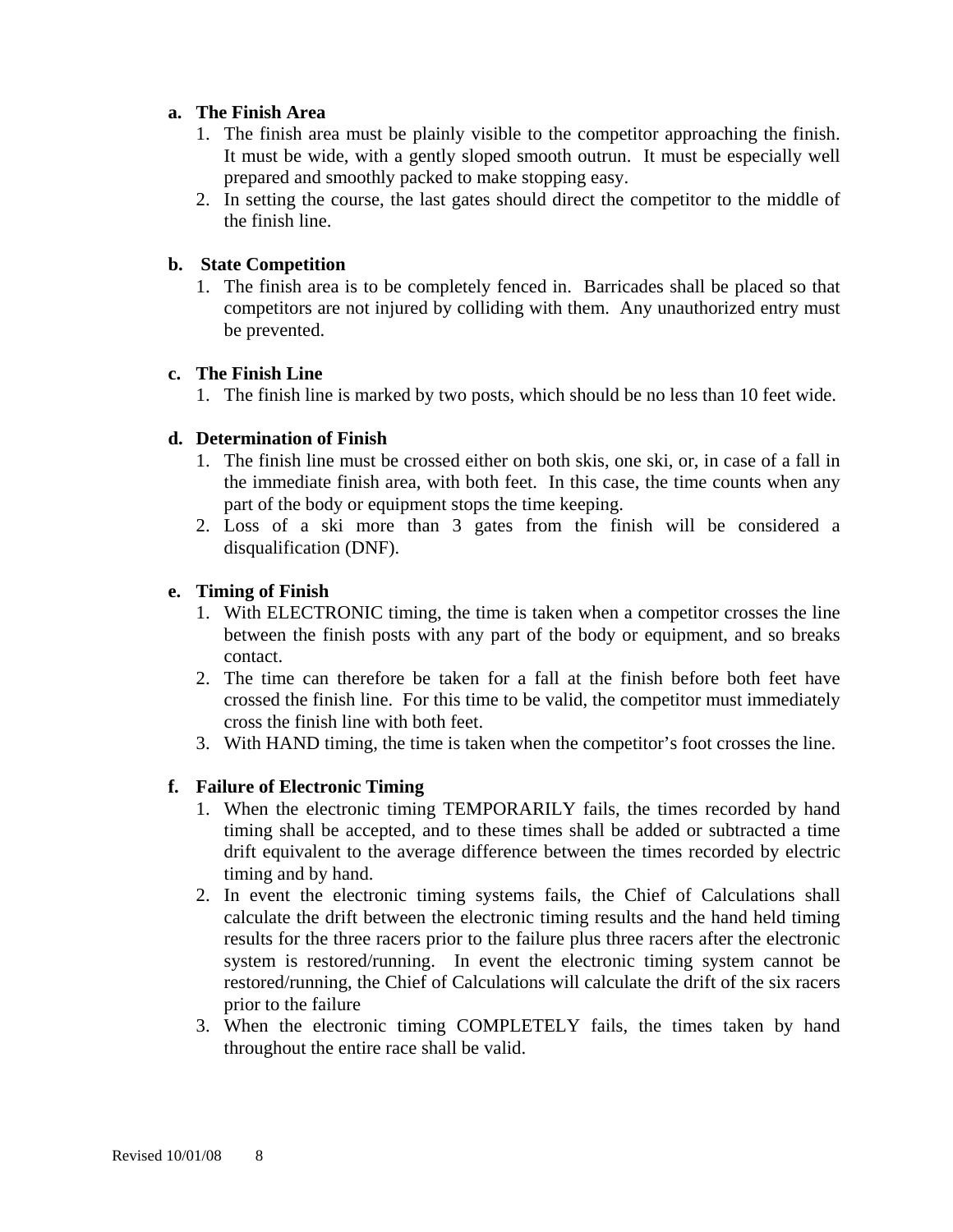#### **200.6 CALCULATIONS**

#### **a. Weekly Competition**

1. Each racer will be awarded points determined by his/her finish overall (sum of both (2) runs) out of all the competing racers. First place will receive 1 point and last place will receive a point value equal to the number of racers competing and finishing the race.

 a) Example: 95 racers competed in Race #1. 90 racers finished both runs. First place finisher receives one (1) point and last place finisher receives 90 points.

- 2. A racer who does not finish one (1) or both (2) runs (DNF) will receive 95 points for that race.
- 3. A racer who does not compete (DNS) will also receive 95 points for that race.
- 4. Team points will be the sum of the top five (5) finishers' points. The team with the lowest points is declared the winner.

b) Weekly points for State

 1. Each racer is allowed FIVE (5) results to qualify for State competition assuming hi/her team does not qualify.

#### **200.7 RESULTS**

a. The top five (5) finishes for each team will be added to determine the Team Score at State Competition.

#### **201 START**

#### **201.1 START ORDER**

a. Weekly (League Competition)

1) Race #1 start order will be determined by a random draw of the competing schools.

2) Races #2 - #6 start order will be based on the finish order of the previous race.

3. If a given racer is a DNS (sickness, injury, etc.), another racer may be substituted into his/her place. That racer will start LAST in run #1.

4. Any changes must be given to the race director (Zotter) no later than 48 hours before the next race.

b. State Championship Race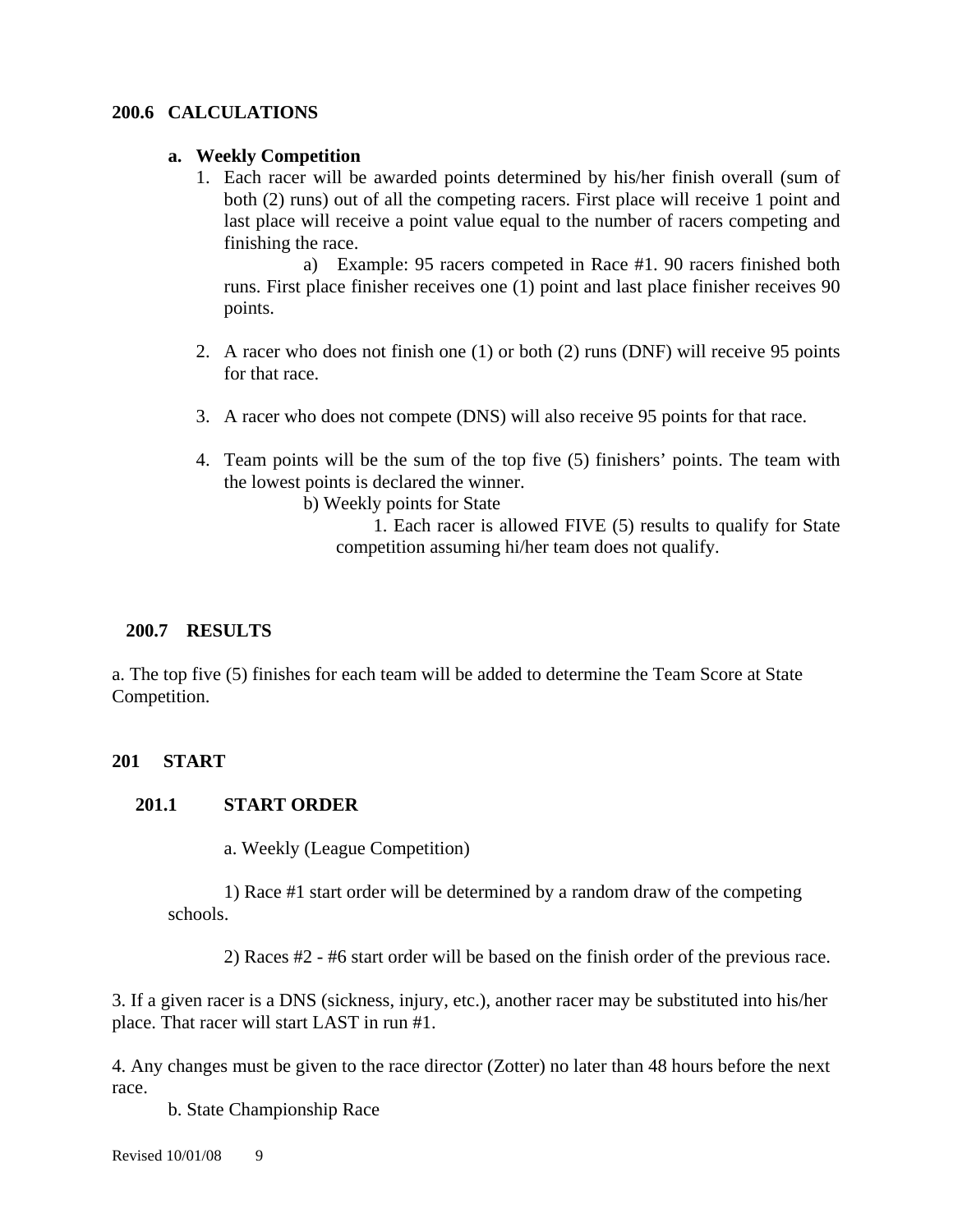1. The starting order will be determined by a team draw with team and individual competitors starting on a rotating cycle based on the draw.

#### **202 RE-RUNS**

#### **202.1 PREREQUISITES**

a. A Racer who is hindered while racing by the error of an official, by a spectator, by an animal, or by other causes can apply to any race official for a re-run immediately after the occurrence of the interference.

#### **202.2 GROUNDS FOR INTERFERENCE**

- a. Blocking of the course by an official, a spectator, an animal or other hindrance.
- b. Objects in the course such as a lost ski pole or ski of a previous skier.
- c. Activities of the first aid service which hinder the racer.
- d. Absence of a gate knocked down by a previous racer and not properly replaced.
- e. Other similar incidents, which, beyond the will and control of the racer, causes significant loss of speed or lengthening of the racing line and thereby materially affect the racer's time.
- f. Malfunction of the time keeping system.

#### **202.3 VALIDITY OF A RE-RUN**

- a. If the competitor was already disqualified before the incident entitling him/her to a re-run the re-run is not valid. The official who observed the incident will immediately call the Chief of Timing. If the jury is not available for an immediate appeal, the racer should proceed to the start, race, and must accept time of second run if approved by the jury.
- b. Subsequent to the race, the jury will vote on validity of request for a rerun. The re-run will be given as soon as the competitor can appear at the start line.

#### **203 DISQUALIFICATIONS**

#### **203.1 PROFANITY**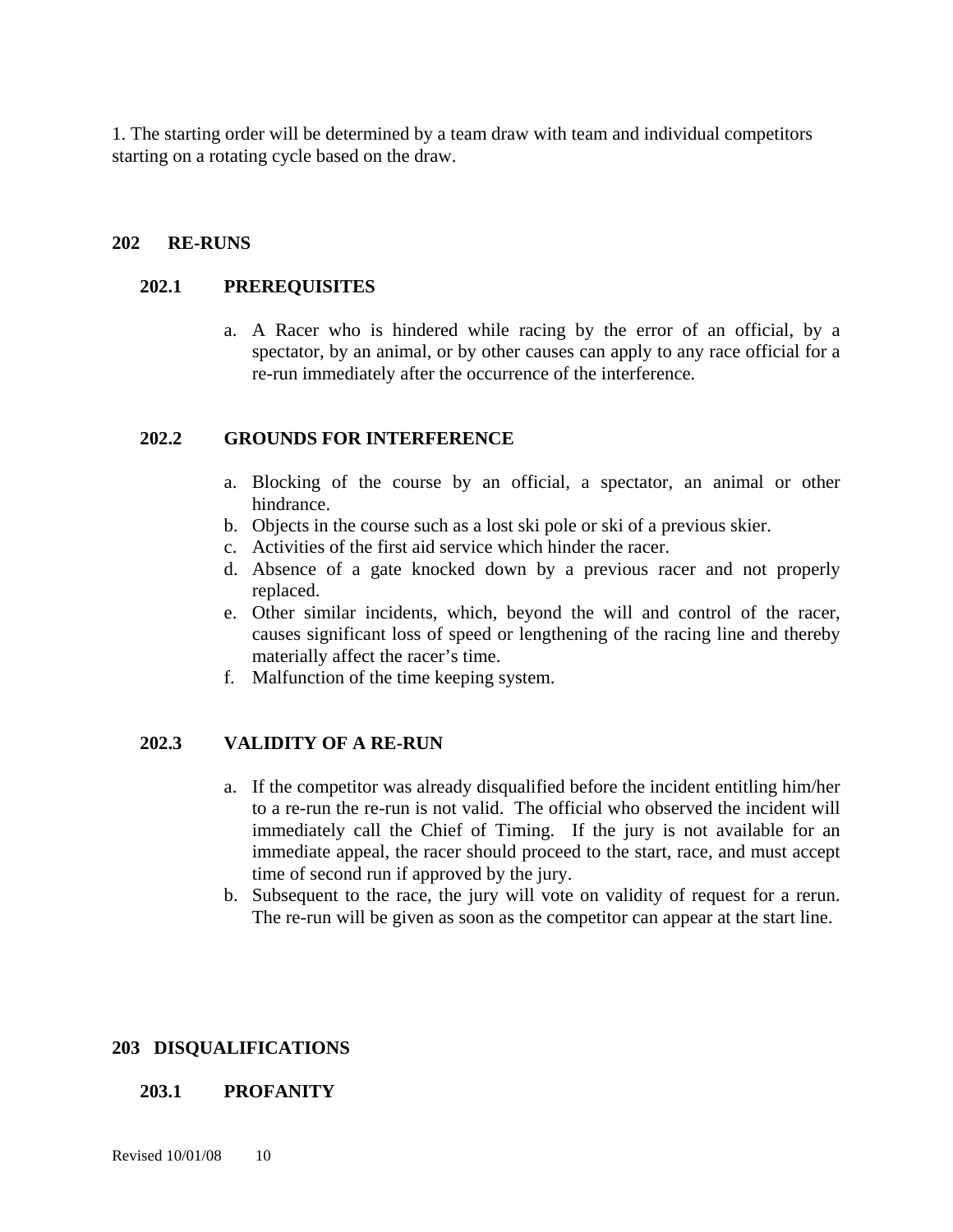a. A racer is automatically disqualified if he/she uses profanity anywhere on the race course, the start area or the finish area.

#### **203.2 ILLEGAL PRESENCE**

- a. A racer mayl be disqualified if he/she is in the timing shack, around the timers at the finish line or in the calculations area. This includes conversing with any of these personnel with the intent of getting race times or results.
- b. A racer may be disqualified if he/she interferes with the Start Official and/or Assistant Start Official.

#### **203.3 COURSE INSPECTION**

- a. Competitors may be disqualified for free skiing in race course area except only when instructed to do so by a coach: race area is defined by ribbons or ropes.
- b. Competitors may be disqualified if skis are not kept perpendicular to the fall line while in race course area.
- c. Competitors may be disqualified if they slip in the race line of the course without authorization to do so by a coach at the start. Otherwise, inspection must be made from outside the skiing line in the course.

#### **203.4 FREE SKIING OR SHADOWING COURSE**

a. If a racer skis along the side of the course, shadowing the line, he/she may be disqualified.

#### **203.5 LOSS OF SKI**

a. Loss of a ski more than three gates from the finish will cause immediate disqualification.

#### **203.6 MISSING A GATE**

a. Failure to go around the single pole with both feet following race line or failure to go between two poles of a gate with both feet constitutes disqualification.

#### **203.7 SAFETY**

- a. Not complying with all safety regulations may result in disqualification. This includes jumping anywhere on the mountain.
- b. THE CHUTES: Mount Rose's areas known as "THE CHUTES" are closed to all Nevada High School Ski Racers. If any student skies into The Chutes area during a Nevada High School Race or on a practice day, they will be

Revised 10/01/08 11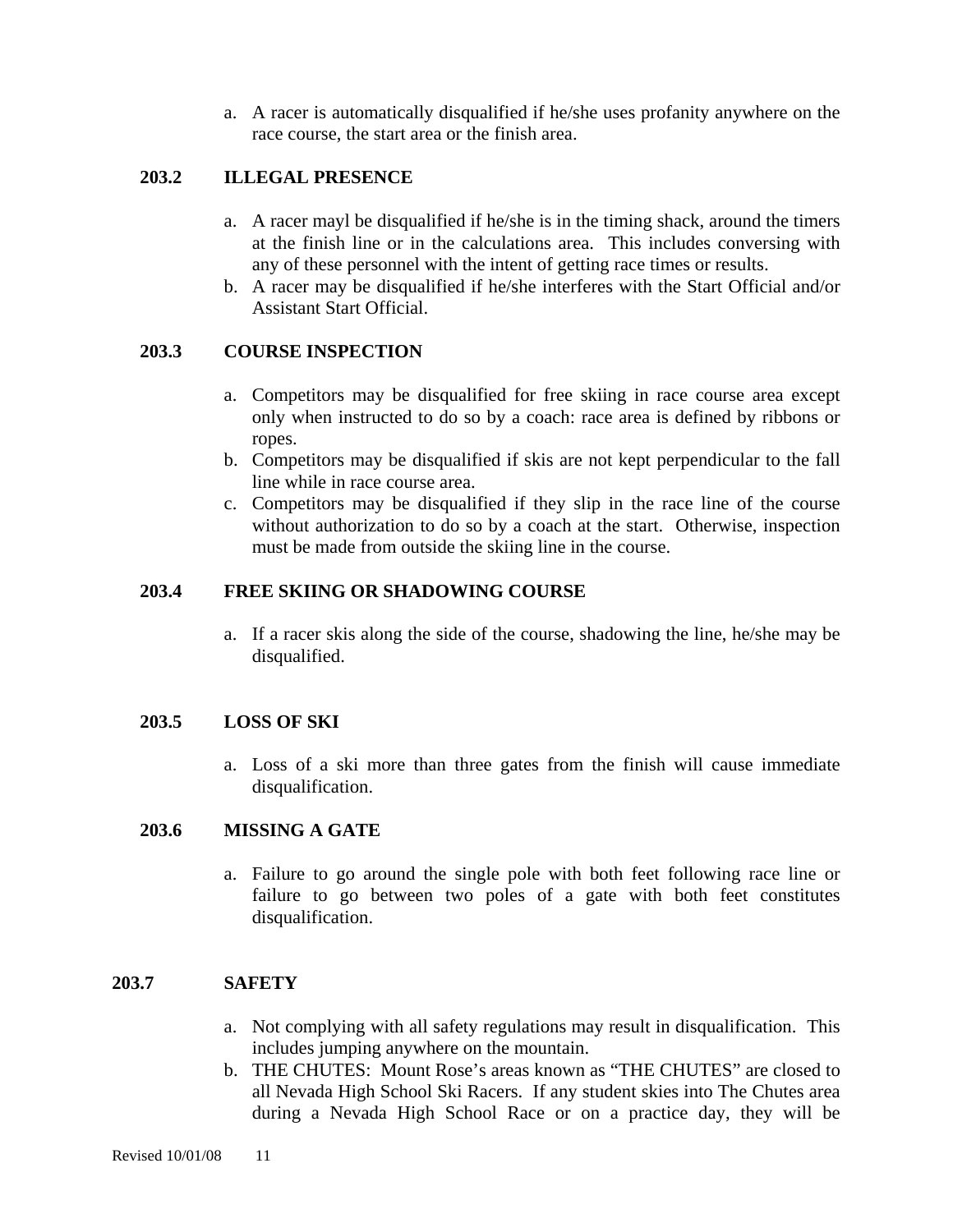immediately dismissed from the High School Ski Racing Program for the remainder of the ski season.

c. Nevada High School Ski Racers are not permitted to free ski in the terrain parks on team race or practice days.

#### **203.8 OUTSIDE HELP**

a. Racer is disqualified if he/she receives any outside physical help in any form.

#### **203.9 FINISH AREA**

a. If a racer, after finishing, does not leave the finish area in a reasonable time he/she will be disqualified. *Racer results will only be available at end of the race day.* 

#### **203.10 EYE PROTECTION**

a. Goggles are mandatory during any gate training or racing.

#### **203.11 ALCOHOL**

- a. All racers must follow the NIAA Drug and Alcohol Policy.
- b. Racers/Students will be barred from any and all competitions for the remainder of the season on first incident involving alcohol. This is the policy stated by Mt. Rose Ski Area.

#### **203.12 TOBACCO**

- a. All racers must follow the NIAA Drug and Alcohol Policy.
- b. Racer/Students are not allowed to use any form of tobacco. The racer/student will be barred from the next race for the first offense and barred the remaining season for the second offense. This is the policy stated by Mt. Rose Ski Area.

#### **203.13 HEAD PROTECTION**

 a. Racer/Student's failure to follow WASHOE COUNTY SCHOOL District's policy and requirement while participating as a regular or alternate Ski Team Member must wear a crash helmet that conforms to the U. S. Ski and Snowboard Association's competition equipment specifications (ASTM Standards, CEN Standards and must have F.I.S. Certification) or they will be disqualified. This requirement includes all time spent while on the ski hill: competition racing, practice racing, clinics and free skiing. Failure to wear the crash helmet will disqualify the student racer from competition and the student racer shall not be allowed to participate in any race, practice, clinics or free skiing. It is the sole responsibility of the Student Racer to select, maintain and inspect the crash helmet for defects and to bring to their Ski Team Head Coach's attention potential problems. The Washoe County School District neither specifies nor recommends any particular helmet design or brand: even